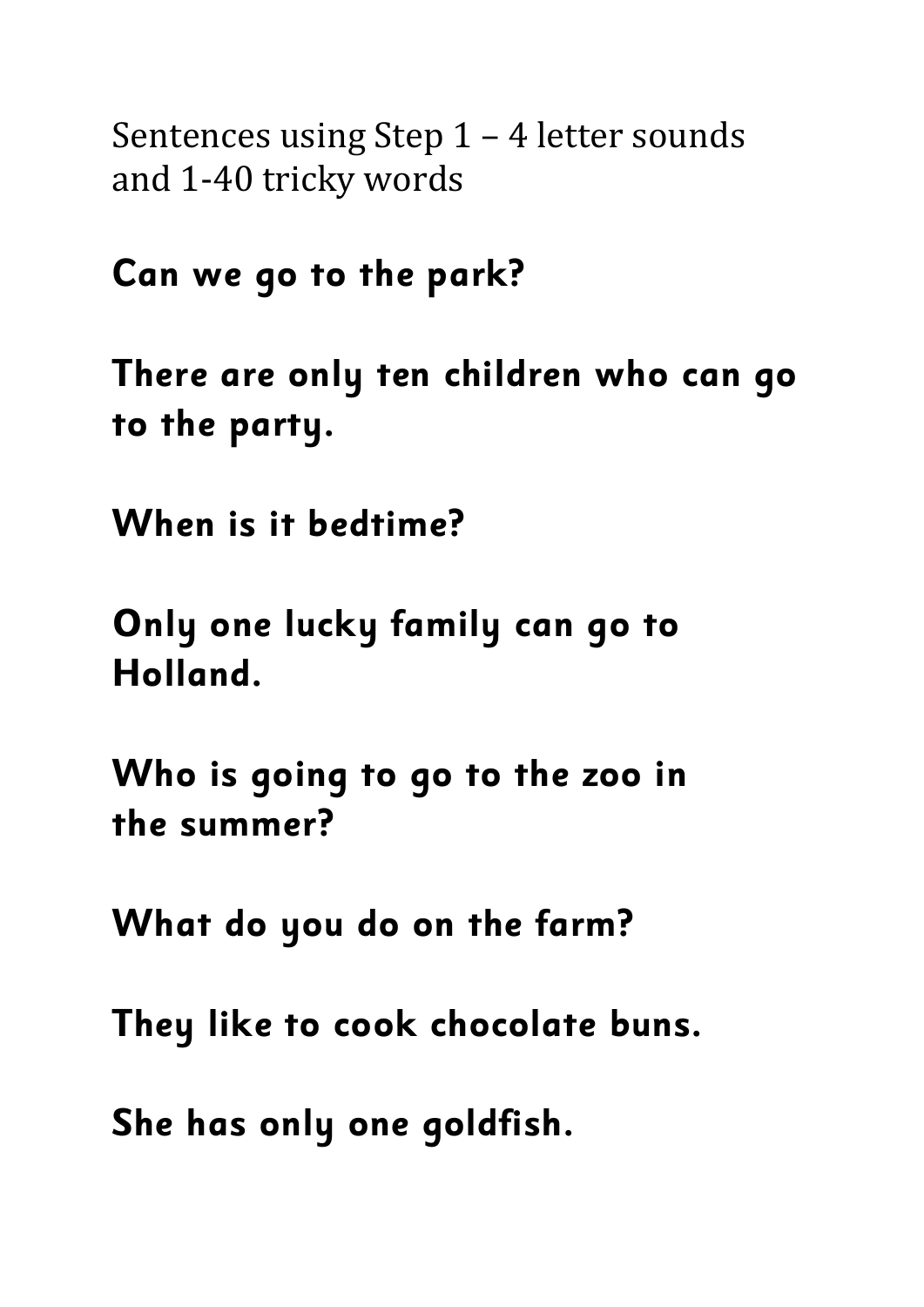**"Will you give that little old man some help," said the farmer.**

**They go one by one down the lane.**

**Those little birds are very hungry.**

**They only like cherry pie.**

**"Why is this gate so wobbly," asked the man.**

**You can give him some coffee when he wakes up.**

**The man drives the car when his wife is feeling tired.**

**We shall go to the park when the sun starts to shine.**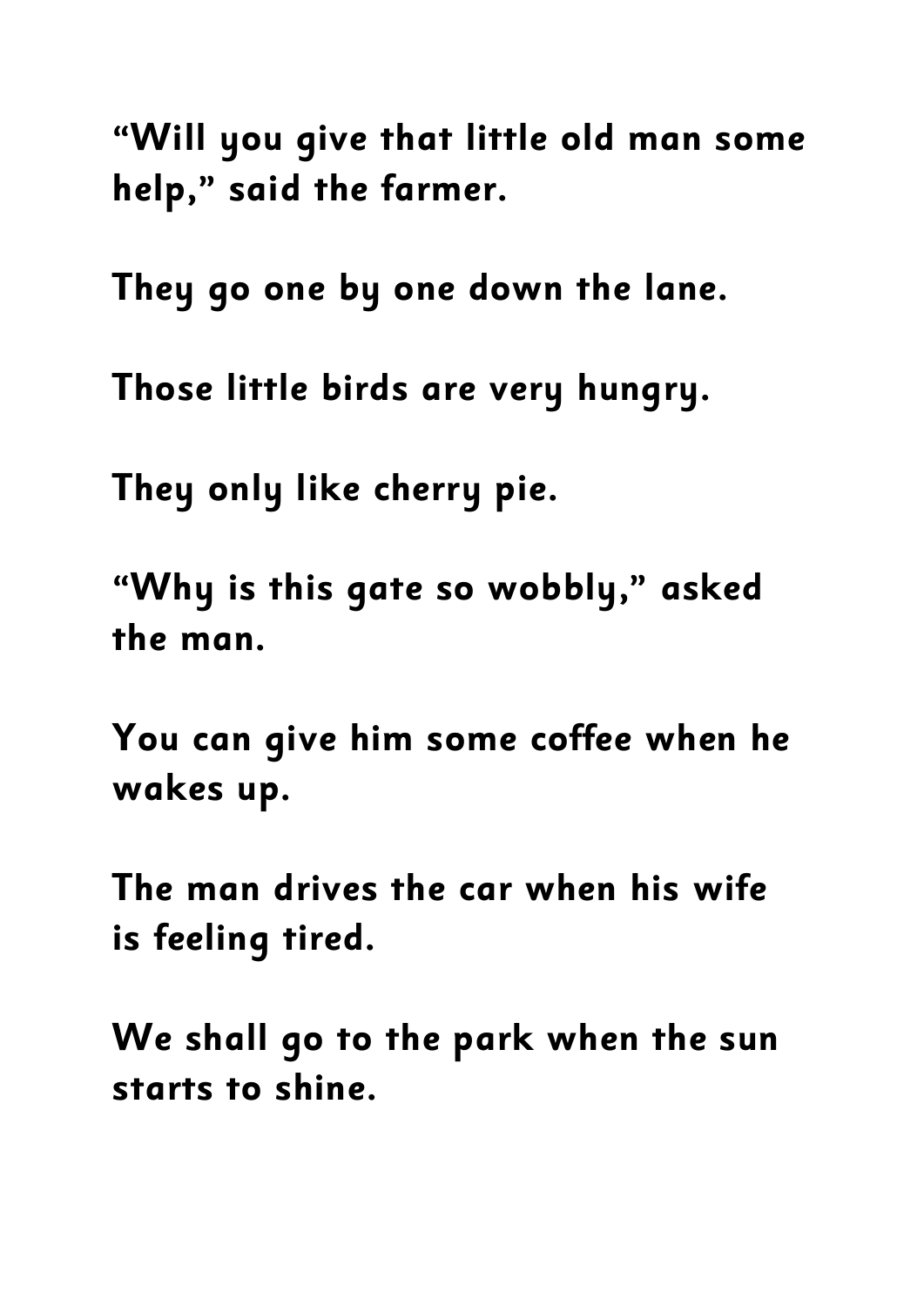**Only squeeze a little glue out of the tube.**

**Who can bring some homemade cakes to the jumble sale?**

**What is the best thing to do?**

**It is so difficult to scrape all the mud off the boots.**

**The little frogs hopped into the pond.**

**Why is it so cold in the dining room?**

**"Who will be the quickest to get into bed?" asked Dad.**

**He looked cute in his costume.**

**Do you spend time with your family?**